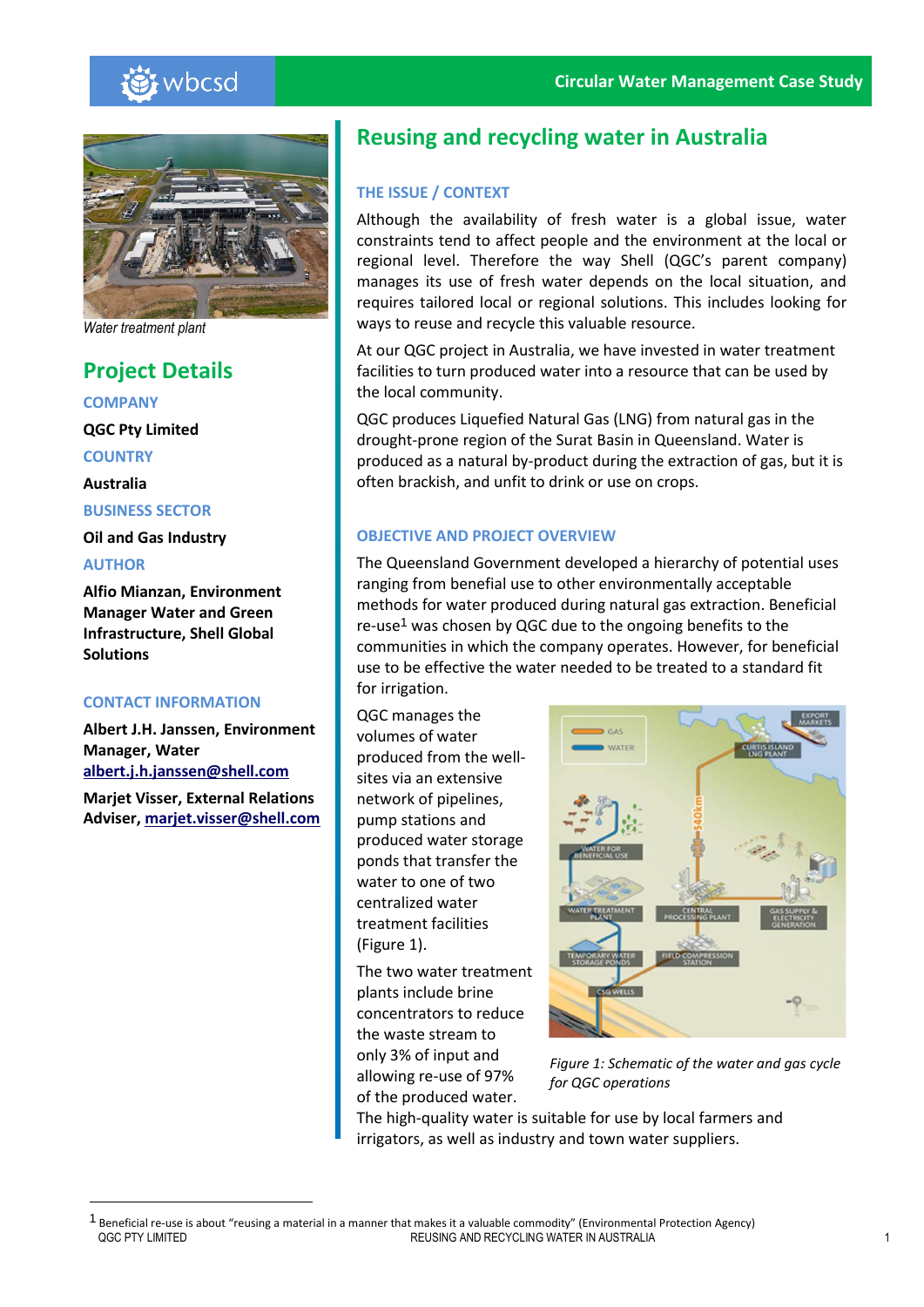Following treatment, water is delivered to two large water supply schemes managed by a State water service provider.

The plants have been operational since 2014 and their combined average treated water output in 2016 was 65 mega litres a day – or about 25 Olympic-sized swimming pools.

## **THE BUSINESS CASE**

QGC produces natural gas from unconventional coal reservoirs. Natural gas in coal seams is held in place by the pressure of groundwater. Therefore, for gas to flow to surface, groundwater needs to be extracted to relieve this pressure. Under Queensland legislation, gas companies are permitted to extract groundwater during gas production. In turn this requires the management of large quantities of groundwater during the early phases of the project, declining towards the end of field life.

Therefore, water management is a large proportion of the overall project capital and operating costs. QGC's beneficial use options allow the maximization of benefit to the community and help defray some of the operating costs. For QGC it means there are guaranteed outlets for the produced water and a reduction in storage and discharge costs. For the local farmers and irrigators, it means access to a secure supply of clean water in an area naturally prone to drought. And for the environment, it reduces pressure to irrigate from river systems meaning the local ecosystems are protected.

## **DECISION-MAKING PROCESS**

The water treatment system went through the same decision-making process as other major elements of the project. This pathway is best summarized as Identify-Assess-Select-Define-Operate where selected options are taken through a number of formal stage gates informed by the required degree of technical, nontechnical and economic analysis and risk assessment at each stage<sup>2</sup>.

At the early stages of the project there were three main options for water discharge management, in accordance with relevant Queensland legislation. Those were: irrigation to dedicated plantations; injection into aquifers; and beneficial use. Overall, the reviews indicated that technical risk was minimized and benefits to community were maximized by the beneficial use option.

## **PROJECT DETAILS & FINANCES**

 $\overline{a}$ 

Water is collected from up to 3000 gas production wells and delivered to regional storage ponds via a gathering network. Flows are then directed to one of two water treatment plants, each of 100Ml/d design capacity.

QGC manages the produced water volumes as two discrete systems which are aligned with the Southern, Central and Northern Development Areas. Water produced from the Southern and Central Development Areas is treated at the Kenya Water Treatment Plant (KWTP). Water produced from the Northern Development Area is treated at the Northern Water Treatment Plant (NWTP). Each plant delivers water to one of two beneficial use schemes.

The design of the water treatment plants is based on the three treatment processes of ultra‐filtration (UF), ion exchange (IX) and reverse osmosis (RO). These processes achieve 90% recovery of produced water and are designed to accommodate the naturally varying water quality whilst meeting the strict treated water quality standards required to facilitate beneficial use via the outlets. The Brine Concentrators (BCs) recover a further 7% as distillate, leaving 3% of the volume remaining as concentrated brine.

Water outlet security is critical to ensuring water production does not constrain gas production. To facilitate this, QGC has entered a long-term arrangement with SunWater, a Queensland Government-owned Corporation, to facilitate beneficial use of treated water by customers.

QGC PTY LIMITED **Example 2 REUSING AND RECYCLING WATER IN AUSTRALIA** 2 <sup>2</sup> More information is available a[t http://reports.shell.com/sustainability-report/2016/our-performance/embedding-sustainability-into-projects.html](http://reports.shell.com/sustainability-report/2016/our-performance/embedding-sustainability-into-projects.html)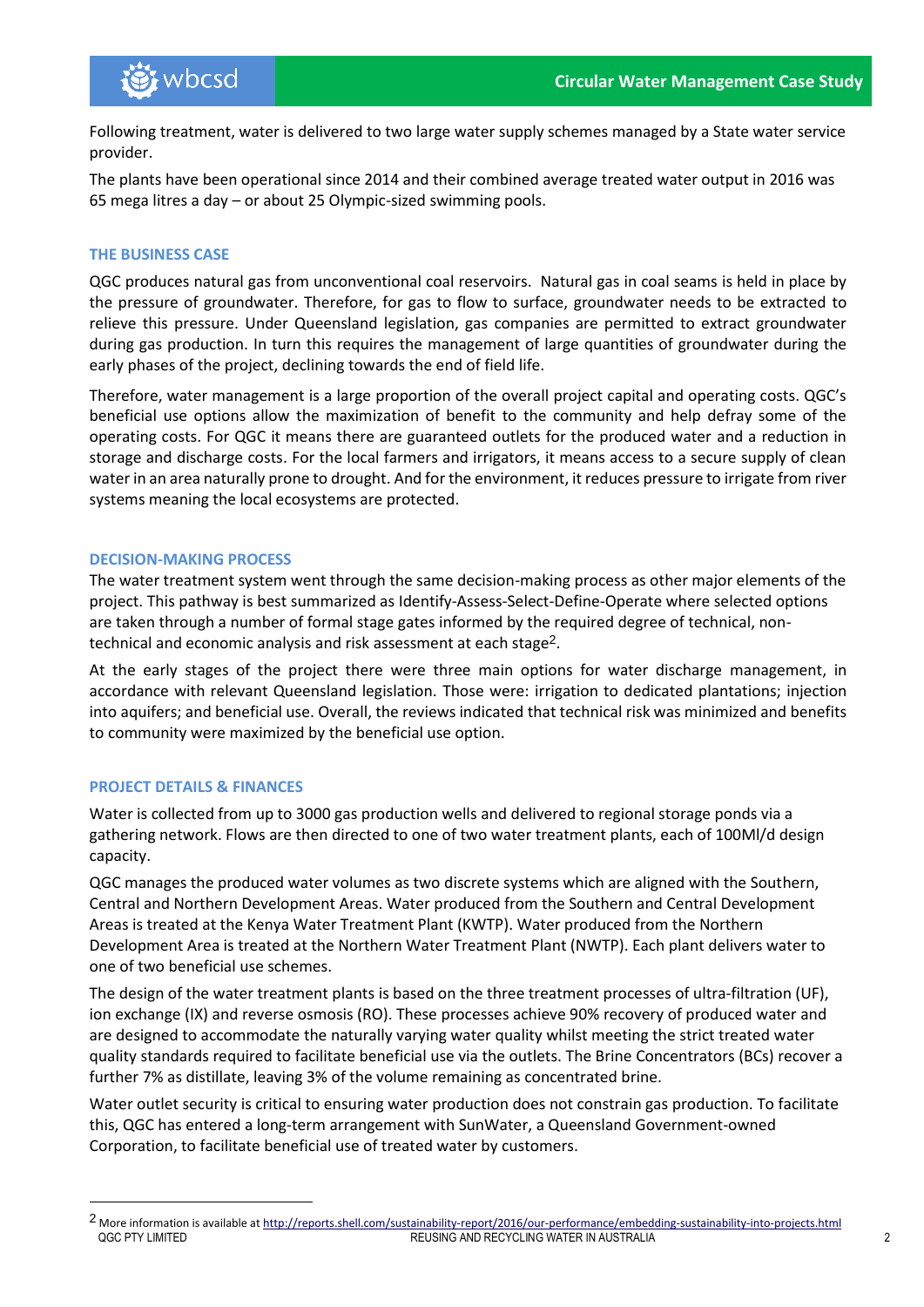QGC's water treatment facilities are strategically located near the two beneficial use schemes, which are currently operational. QGC is responsible for treating the water to the required standard with SunWater pumping the treated water via purpose built pipelines to distribute treated water to customers for beneficial use.

The Dawson Valley Beneficial use Scheme takes treated water from the NWTP along a 120-km pipeline from Woleebee Creek to Glebe Weir on the Dawson River. The water is distributed to customers along the pipeline route and within the Dawson Valley Water Supply Scheme.

In a similar manner, the Chinchilla Beneficial Use Scheme takes treated water from the KWTP along a 20-km pipeline to the Chinchilla Weir on the Condamine River. The water is distributed to customers along the pipeline route and within the Chinchilla Weir Water Supply Scheme.

QGC pays for and operates the infrastructure required to gather and treat the water we produce. This enables us to provide water for beneficial use on farms, by industry and to supplement local town water supplies. QGC has invested more than AUD2 billion on water-related treatment infrastructure, research, modelling, monitoring and management.

## **PROJECT RESULTS**

The project provides water that would otherwise not be available to local farmers and towns. It provides farmers and irrigators the ability to plant winter crops in the region, knowing there will be water available for irrigation when rainfall and river water allocations are limited. Moreover, providing water helps take pressure off environmental flows by supplementing the region's water supply schemes. QGC has an assured water disposal system which optimizes gas production and enhances its License to Operate.

QGC's water-recycling efforts were recognized by the 2016 Global Water Awards which named it **Industrial Water Project of the Year**.

## **LESSONS LEARNED**

Some key lessons learned have been:

- A modular design has successfully allowed downscaling of water treatment in response to changing production priorities. Flexibility is also available to ramp up where necessary.
- Scheme management- recognizing that water management is not QGC's core business, QGC has successfully outsourced management of the water treatment plants to a water service company on a 25-year operations contract. Similarly, the construction of the discharge lines and management of the water supply to landholder is successfully carried out via a local water service provider.
- A system whereby irrigators apply for water volumes and are obligated to take that nomination provides security of discharge and minimizes storage costs.

## **FUTURE IMPLEMENTATION AND NEXT STEPS**

The plants are designed as modular systems. The flow rate of groundwater flow will decline as the rate of gas increases and units are taken off line to meet the reduced demand. Alternatively, as additional gas reserves are developed then the plants can be scaled up to manage the additional volumes. Measures are underway to identify how the plants can be utilized to assist local communities and commercial operations with additional water management capacity and provide a legacy going forward for the Surat Basin.

## **REFERENCES**

- <http://www.shell.com/sustainability/environment/water/reusing-and-recycling-water.html>
- QGC PTY LIMITED REUSING AND RECYCLING WATER IN AUSTRALIA 3 • <http://www.shell.com.au/about-us/projects-and-locations/qgc.html>